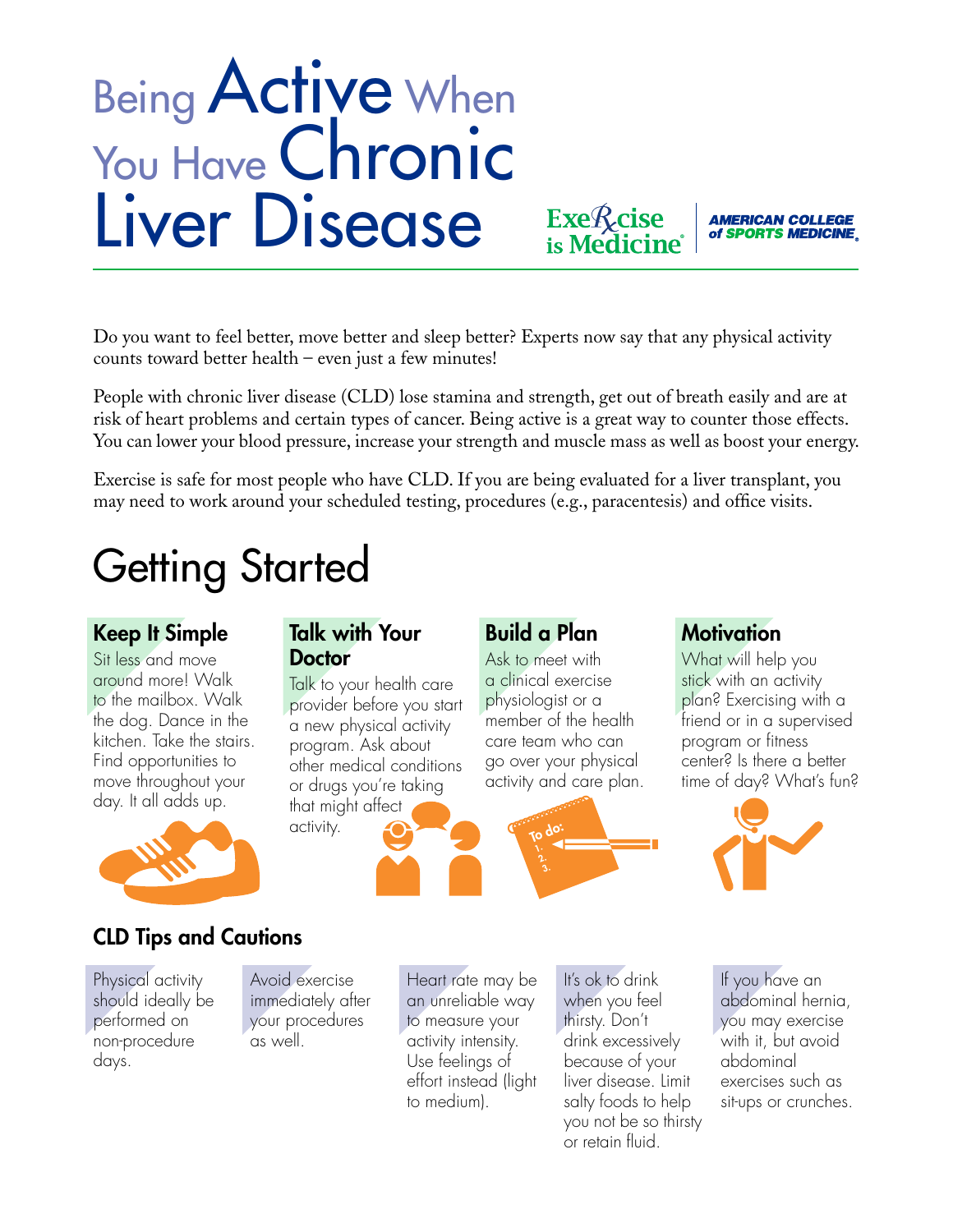### Aerobic Activity



Aerobic activity increases your heart rate and breathing. Slowly build up to doing at least 150 minutes/week of moderate-intensity activity (like a brisk walk, light cycling or water exercise). You'll improve your stamina and heart health.



**Remember:** If you need to, start by doing 3 minutes of activity and then rest for 3 minutes. Repeat 3-4 times. Fit in 5 or 10 minutes here and there. Or go for 20-30 minutes. Be active however and wherever you can. To lose weight, do twice as much activity

#### Aerobic Activity Cautions

To stay safe and injury free:

- Start with light to fairly light effort.
- Gradually increase your time spent being active. Then increase your pace.
- Warm up and cool down at an easy pace before and after exercise.

### Strength Training



Strength training, e.g., working with weights or resistance bands, makes you stronger and helps your overall health. Plus, strength training can make daily activities like lifting laundry baskets or yardwork easier and safer.

#### What?

Hand weights, resistance bands, weight machines or your own body (for example, kitchen counter push-ups or chair sit-tostands)

#### How often?

2-3 Days/week \*Rest day in between!



How hard?

Start with light effort. Build up to medium or hard effort.





10-15 repetitions (for each major muscle group) 1-2 sets



**Remember:** If you need it, get help from a certified exercise professional or talk to your health care provider. They can teach you the right way to do exercises and how to breathe properly.

#### Strength Training Cautions

- Slowly increase how much you lift and how often.
- Avoid straining or holding your breath when lifting. This causes your blood pressure to go up.